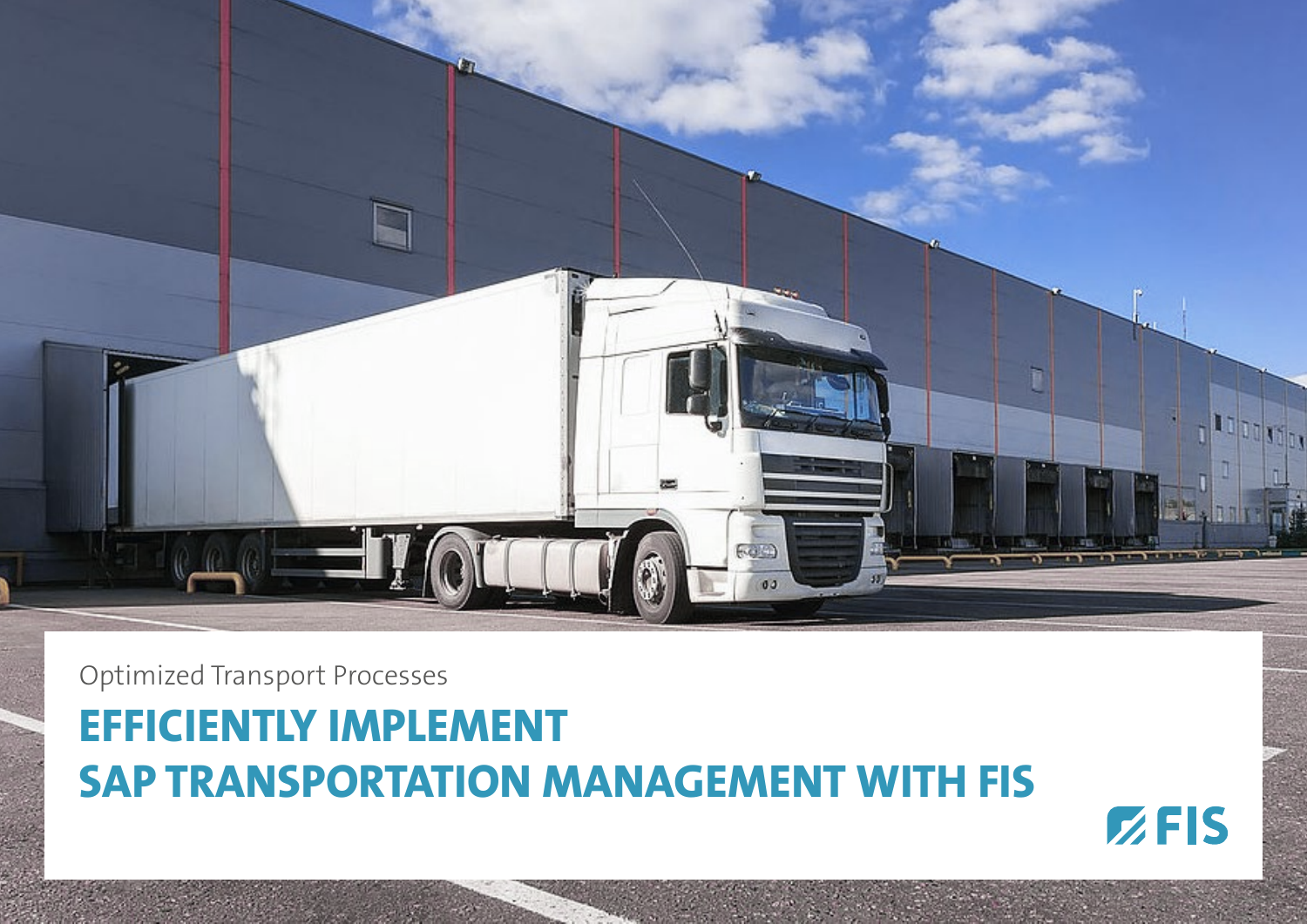

Higher productivity due to automated transport processes



Increased transparency due to integrated processes and systems



Accelerated software implementation through FIS template



Process consulting along the entire supply chain

**Advancing globalization is creating complex processes and flows of goods within and between companies. The central challenge for Transportation Management is to map this interwoven supply chain precisely and to make transport processes more efficient.** 

SAP Transportation Management (SAP TM) enables companies to plan goods transports consistently and to map an extensive transportation network with their own car pools, freight forwarders and service providers. The software optimizes the flow of materials and goods. Users benefit from lower transportation costs and better cash flow, including more efficient car pool utilization, optimized route determination and automated freight forwarder selection.

#### **SUPPLY CHAIN EXECUTION WITH LOGISTICS EXPERT FIS**

FIS is an experienced SAP partner that has been mastering the challenges of logistics projects for more than 25 years. The logistics specialists at FIS support companies in efficiently implementing SAP TM and further optimizing transport logistics.

## **TRANSPARENCY THROUGH INTEGRATION**

SAP TM is a modern transport management system for transport planning and execution. TM maps **all aspects of the transport process:** from order entry and execution to freight settlement and control. The entire strategic as well as operational transportation planning is optimized, enabling transparent end-to-end processes. TM is consistently connected to relevant logistics processes and IT systems, such as to SAP EWM for warehouse management or the ERP S/4HANA system. This ensures a smooth document and process flow.

#### **FUNCTIONAL SCOPES OF SAP TM**

- **Basic Shipping:** for simple, manual transportation planning; integrated in the S/4HANA system without additional licensing
- **Professional Shipping:** with extended functional scope, such as automated selection of transport service providers; integrated in the S/4HANA system or as a local software solution, each with separate licensing costs

## **REAL-TIME DATA FOR MORE RELIABLE DECISIONS**

The technical basis of SAP TM is the high-performance SAP HANA database. Real-time data and a **uniform data basis**  enable logistics managers to respond more quickly to disruptions or delivery delays. Thanks to the increased transparency, they make informed and data-based decisions.

#### **DO YOU ALREADY USE SAP LE-TRA?**

**i**

SAP TM Basic Shipping (under SAP S/4HANA) replaces SAP LE-TRA in the medium term. Users of SAP LE-TRA under S/4HANA must switch to SAP TM Basic Shipping **by the end of 2030** in order to continue using the transport functions.